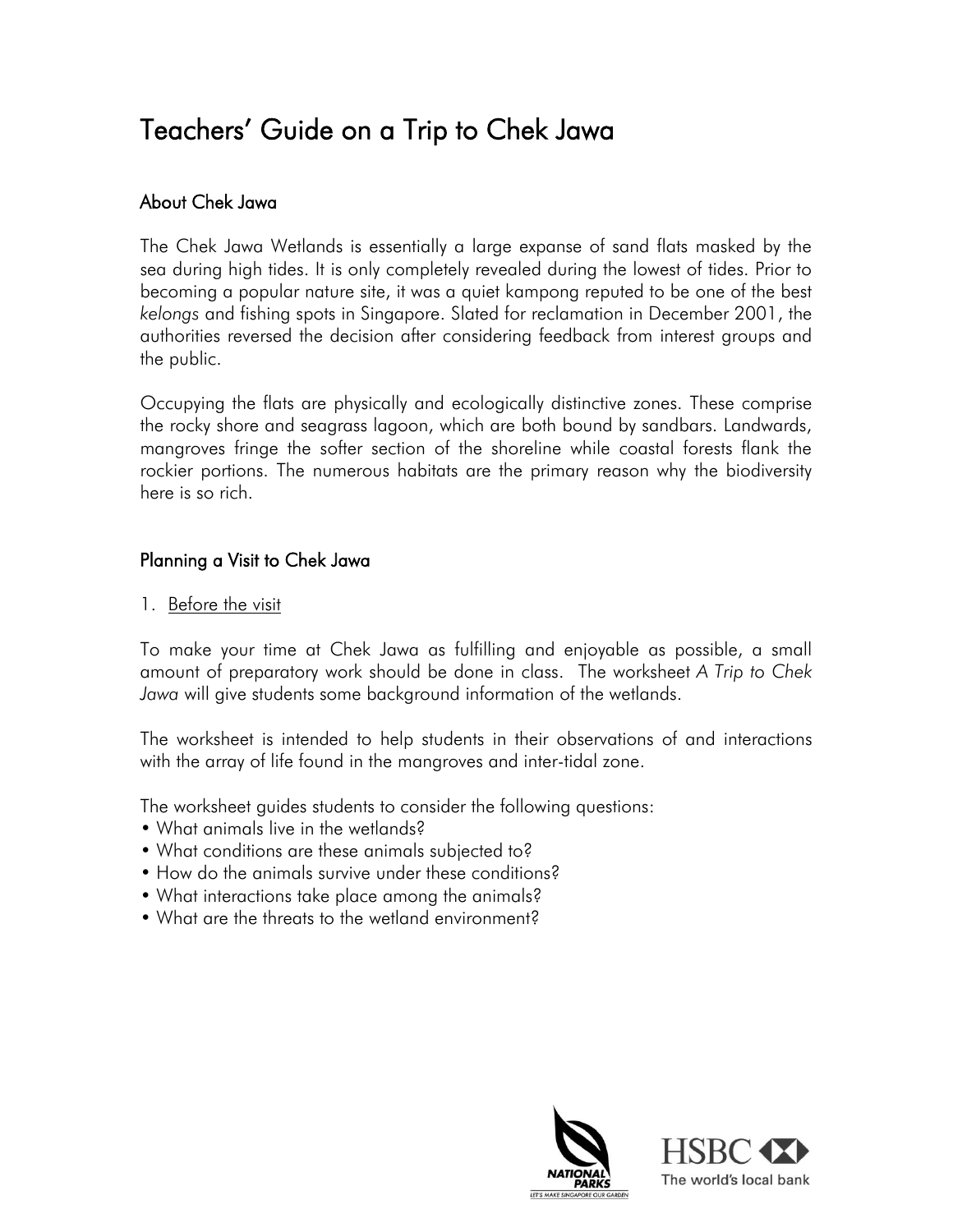## 2. Getting to Pulau Ubin

You can take a bumboat to Pulau Ubin from Changi Point Ferry Terminal. Each bumboat takes a maximum of 12 passengers and the fare is \$2.50 per passenger each way. The fare is paid onboard to the operator, and the journey lasts about 10 minutes.

#### 3. Getting to Chek Jawa

Upon arriving in Pulau Ubin, make arrangements with the local taxi services for your transportation to the Chek Jawa Wetlands. Alternatively, you can hire bicycles if you and the students are comfortable with the journey and distance. When you reach the Punai Hut Arrival Point, walk towards the Information Counter where you can obtain information about the walking routes and the interesting features in the area.

#### 4. Getting started

From the Information Counter, commence your exploration at the mangrove boardwalk and loop back to the start point via the coastal boardwalk. If you have more than one group, the other group can start in the opposite direction. You should end your learning journey at the Chek Jawa Wetlands Visitor Centre where you can find more information about this unique nature area.

# 5. Duration

It will take up to 2 hours to complete the tour and fill in the worksheet. Please ensure your students have taken their breakfast or lunch before starting. There are drinkvending machines on-site, but no eateries or places for groups to eat packed meals comfortably.

#### 6. Student numbers

Due to the width of the boardwalk, each group should have no more than 15 students and a teacher/guide.